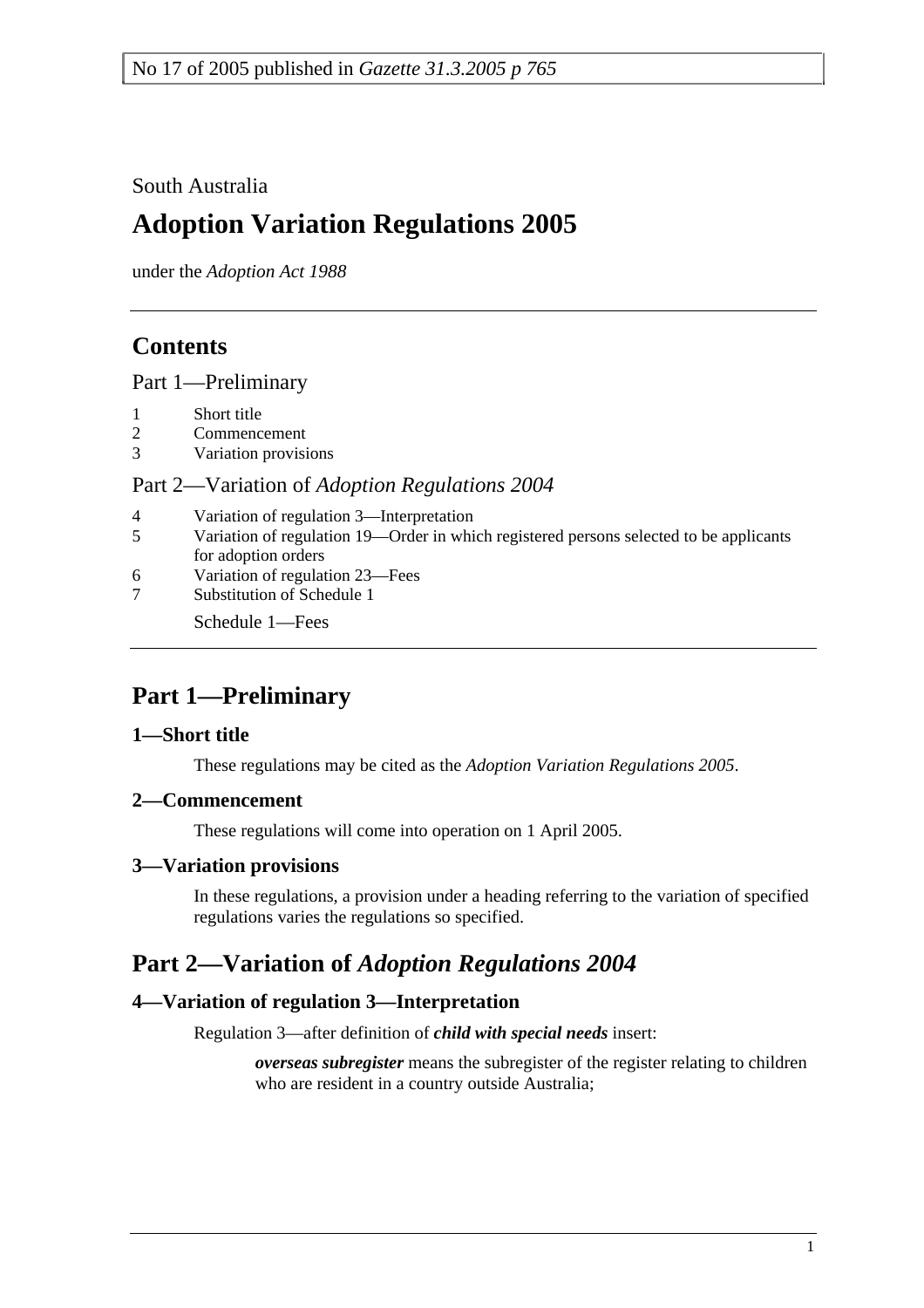#### **5—Variation of regulation 19—Order in which registered persons selected to be applicants for adoption orders**

Regulation 19—after regulation 19(3) insert:

- (3a) In the case of selection of applicants for an adoption order from the overseas subregister—
	- (a) subregulation (1) applies to the selection of persons about whom information will be provided to relevant authorities of overseas countries; and
	- (b) subregulations (2) and (3) apply if a relevant authority of an overseas country proposes that the applicants adopt a particular child.

#### **6—Variation of regulation 23—Fees**

Regulation 23(1)—after "payable" insert:

to the Chief Executive

#### **7—Substitution of Schedule 1**

Schedule 1—delete the Schedule and substitute:

### **Schedule 1—Fees**

#### **Part 1—Fees in respect of adoption through Prospective Adoptive Parents Register other than overseas subregister**

| 1 | Expression of interest under regulation $7(1)$ —                                                                                                       |                                                                           |       |  |
|---|--------------------------------------------------------------------------------------------------------------------------------------------------------|---------------------------------------------------------------------------|-------|--|
|   | (a)                                                                                                                                                    | standard fee                                                              | \$379 |  |
|   | (b)                                                                                                                                                    | reduced fee                                                               | \$244 |  |
| 2 | Application for registration as a prospective adoptive<br>parent-                                                                                      |                                                                           |       |  |
|   | (a)                                                                                                                                                    | standard fee                                                              | \$500 |  |
|   | (b)                                                                                                                                                    | reduced fee                                                               | \$275 |  |
| 3 | Preparation of an assessment report by the Chief Executive<br>under regulation 9-                                                                      |                                                                           |       |  |
|   | (a)                                                                                                                                                    | standard fee                                                              | \$500 |  |
|   | (b)                                                                                                                                                    | reduced fee                                                               | \$250 |  |
| 4 |                                                                                                                                                        | On selection of an applicant for an adoption order under<br>regulation 19 |       |  |
|   |                                                                                                                                                        | Part 2—Fees in respect of adoption through overseas subregister           |       |  |
| 5 | Expression of interest under regulation $7(1)$ —                                                                                                       |                                                                           |       |  |
|   | (a)                                                                                                                                                    | standard fee                                                              | \$600 |  |
|   | (b)                                                                                                                                                    | reduced fee                                                               | \$450 |  |
| 6 | Application for registration as a prospective adoptive parent<br>and preparation of an assessment report by the Chief<br>Executive under regulation 9— |                                                                           |       |  |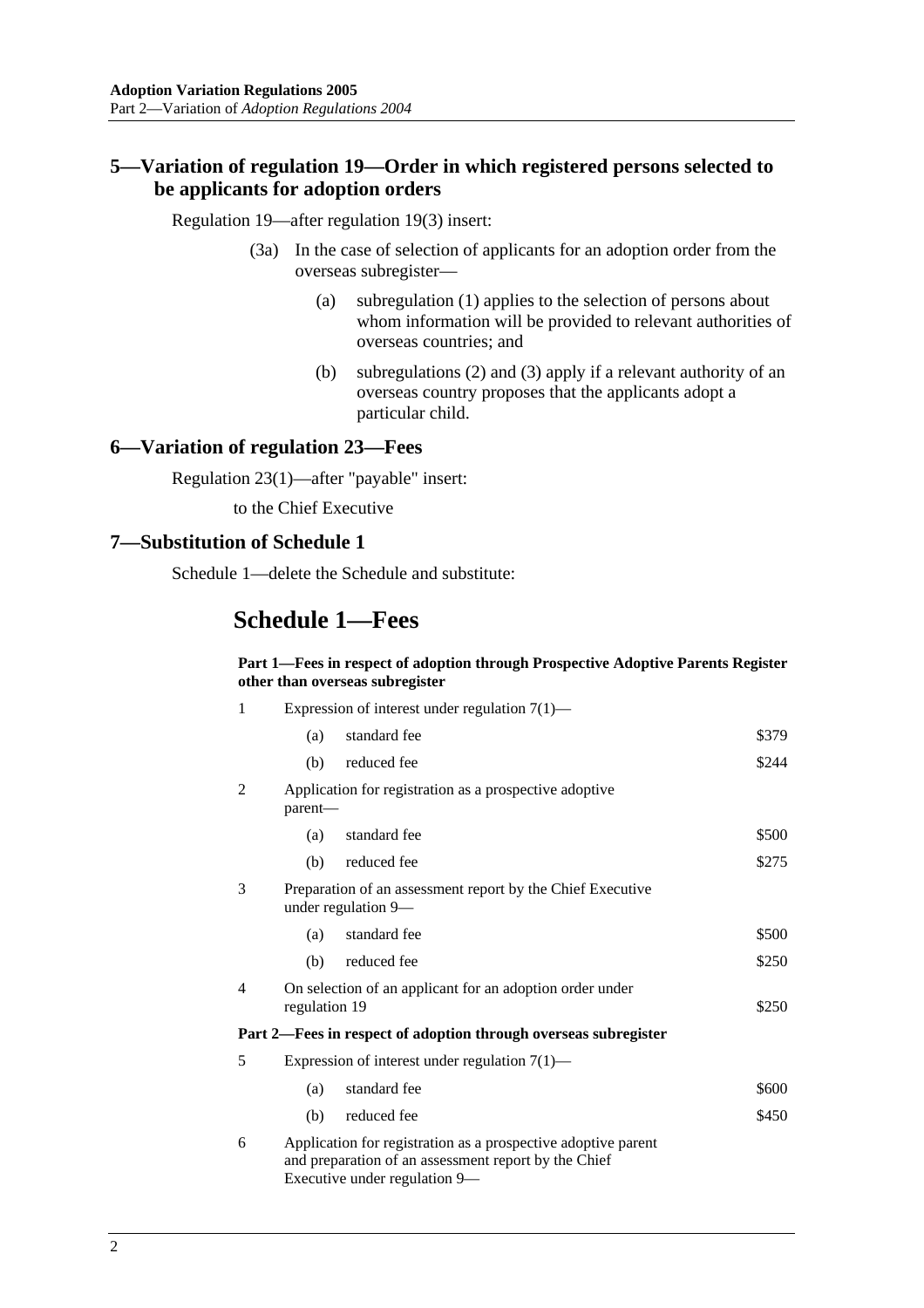|                   | (a)                                                                                                                                                                                                                                                                                                                               | standard fee                                                                                                                                                           | \$3 000                                                                                                 |  |  |
|-------------------|-----------------------------------------------------------------------------------------------------------------------------------------------------------------------------------------------------------------------------------------------------------------------------------------------------------------------------------|------------------------------------------------------------------------------------------------------------------------------------------------------------------------|---------------------------------------------------------------------------------------------------------|--|--|
|                   | (b)                                                                                                                                                                                                                                                                                                                               | reduced fee                                                                                                                                                            | \$2 500                                                                                                 |  |  |
|                   | (The fee includes participation in certain workshops and<br>seminars.)                                                                                                                                                                                                                                                            |                                                                                                                                                                        |                                                                                                         |  |  |
| 7                 | On preparation of file for lodging with relevant authority of<br>\$2 000<br>overseas country                                                                                                                                                                                                                                      |                                                                                                                                                                        |                                                                                                         |  |  |
| 8                 | On selection of an applicant for an adoption order for a<br>particular child under regulation 19-                                                                                                                                                                                                                                 |                                                                                                                                                                        |                                                                                                         |  |  |
|                   | (a)                                                                                                                                                                                                                                                                                                                               | for first child to be placed for adoption                                                                                                                              | \$2 600                                                                                                 |  |  |
|                   | (b)                                                                                                                                                                                                                                                                                                                               | for second or subsequent child to be placed for<br>adoption                                                                                                            | \$2 500                                                                                                 |  |  |
| Part 3-Other fees |                                                                                                                                                                                                                                                                                                                                   |                                                                                                                                                                        |                                                                                                         |  |  |
| 9                 |                                                                                                                                                                                                                                                                                                                                   | On lodgement of an application for transfer of registration<br>under regulation 11                                                                                     | \$206                                                                                                   |  |  |
| 10                | On lodgement of an application for conversion of<br>registration under regulation 12<br>\$328                                                                                                                                                                                                                                     |                                                                                                                                                                        |                                                                                                         |  |  |
| 11                | For preparation of an assessment report by the Chief<br>Executive following an application for conversion of<br>registration under regulation 12<br>\$328                                                                                                                                                                         |                                                                                                                                                                        |                                                                                                         |  |  |
| 12                | For all functions associated with consent to adoption and,<br>where necessary, the preparation of a report under<br>section 22(1) of the Act prior to an application to the Court<br>for an order for adoption of a child by a person other than a<br>person selected as an applicant for an adoption order from<br>the register- |                                                                                                                                                                        |                                                                                                         |  |  |
|                   | (a)                                                                                                                                                                                                                                                                                                                               | if the application for an adoption order is to relate<br>to only 1 child                                                                                               | \$269                                                                                                   |  |  |
|                   | (b)                                                                                                                                                                                                                                                                                                                               | if the application for an adoption order is to relate<br>to more than 1 child                                                                                          | \$269 for the first<br>child and \$71.50<br>for each<br>additional child<br>named in the<br>application |  |  |
| 13                | Act                                                                                                                                                                                                                                                                                                                               | For obtaining information under section 27 or 27A of the                                                                                                               | \$50                                                                                                    |  |  |
|                   |                                                                                                                                                                                                                                                                                                                                   | The reduced fee is payable if the person has previously been the subject of an<br>assessment report under regulation 9 or a report, prepared by an agency outside this |                                                                                                         |  |  |

assessment report under regulation 9 or a report, prepared by an agency outside this State, that, in the opinion of the Chief Executive, corresponds to an assessment report under regulation 9.

#### **Note—**

As required by section 10AA(2) of the *Subordinate Legislation Act 1978*, the Minister has certified that, in the Minister's opinion, it is necessary or appropriate that these regulations come into operation as set out in these regulations.